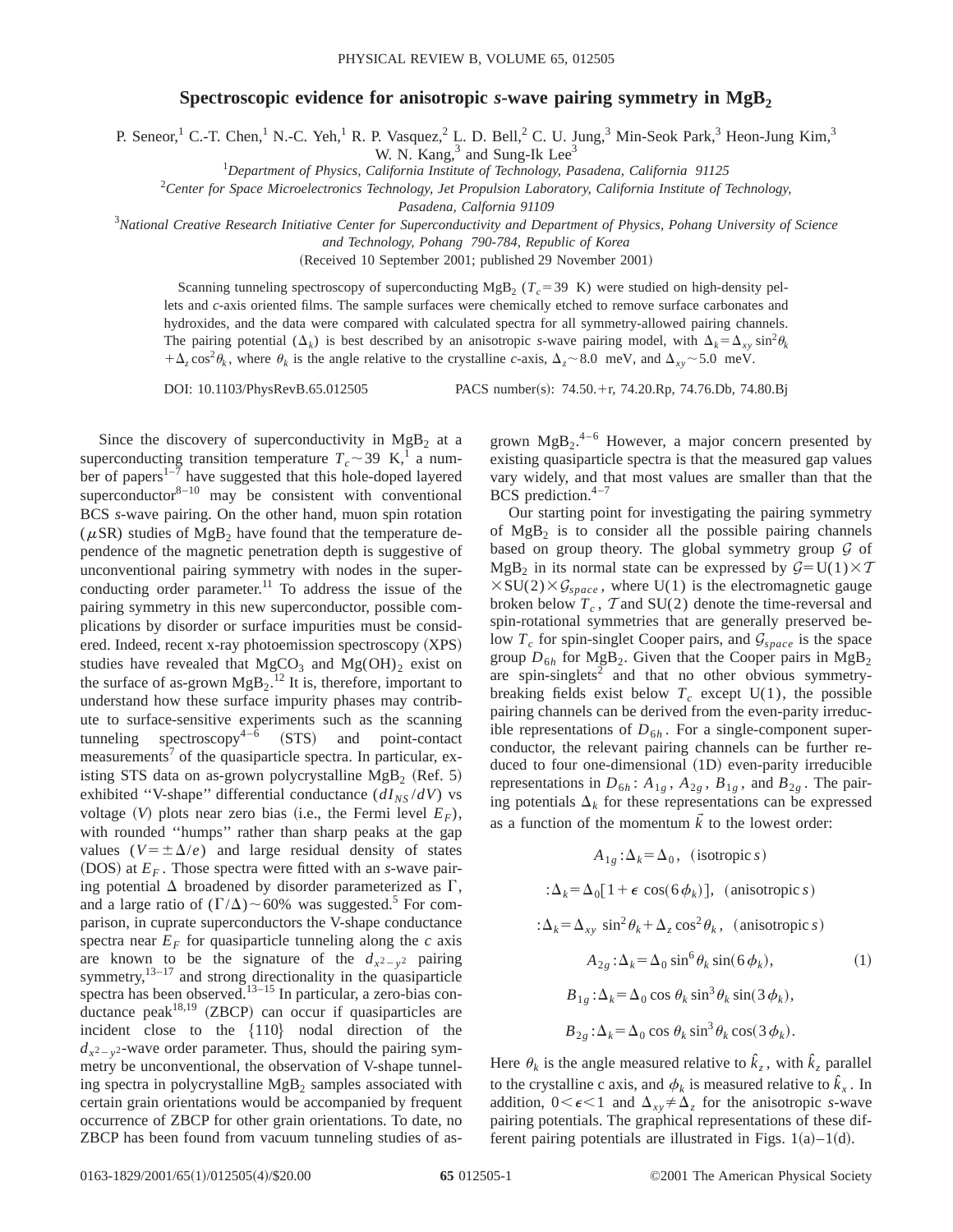

FIG. 1. Right panels: Graphical representations for possible order parameters permitted by the  $D_{6h}$  group symmetry and spinsinglet pairing. Left panels: Simulated differential conductance  $(G_{NN}dI_{NS}/dV)$  vs voltage (V) quasiparticle tunneling spectra at 4.2 K, assuming  $\Delta_0$ =6.5 meV, for the following 1D even-parity representations. (a)  $A_{1g}$ , anisotropic *s* wave with in-plane anisotropy; (b)  $A_{1g}$ , anisotropic *s* wave with uniaxial symmetry; (c)  $A_{2g}$ ; (d)  $B_{1g}$ , or  $B_{2g}$  by rotating  $B_{1g}$  order parameter through an angle  $(\pi/6)$  relative to  $k_z$ .

Among different *A*1*<sup>g</sup>* representations, the lowest-order possibilities include the isotropic *s*-wave order parameter, anisotropic *s* wave with six fold in-plane modulations, or anisotropic *s* wave with uniaxial symmetry, with the latter two illustrated in Figs. 1(a) and 1(b). The lowest-order  $A_{2g}$ representation consists of twelve ''lobes'' of alternating phases, and the phases are even under  $k<sub>z</sub>$  inversion. For either  $B_{1g}$  or  $B_{2g}$  representation, the order parameter consists of twelve lobes with alternating phases, and the phases are odd under  $k_z$  inversion.

To obtain the quasiparticle spectra for all possible pairing channels with different  $\Delta_k$ , we consider a crystalline plane with a normal vector  $\hat{n}_k$  characterized by the parameters  $(\theta_k, \phi_k)$ . Defining the direction of an incident quasiparticle

relative to  $\hat{n}_k$  by the parameters  $\hat{l}(\theta_{in}, \phi_{in}) \equiv \hat{l}_{in}$ , which explicitly considers the transverse momentum for the incident quasiparticles (i.e., a finite "tunneling cone") relative to  $\hat{n}_k$ , such that  $\theta_{in}$  is primarily confined between  $-\beta$  and  $\beta$ , and  $0 \le \phi_{in} \le 2\pi$ , we can generalize the theory of Blonder-Tinkham-Klapwijk $18-20$  (BTK) to three dimensions  $(3D)$ , and compute the tunneling current  $I_{NS}$  as a function of the bias voltage *V*, temperature *T*, tunneling barrier strength *Z*, tunneling direction  $\hat{n}_k$ , and tunneling cone  $\beta$ :

$$
I_{NS} = G_{NN} \int_0^{2\pi} d\phi_{in} \int_0^{\pi/2} d\theta_{in} \cos \theta_{in} e^{-(\theta_{in}^2/\beta^2)} \int dE_k
$$
  
×[1+A-B]×[ $f(E_k-eV)-f(E_k)$ ]. (2)

In Eq. (2),  $G_{NN}$  denotes the normal-state conductance,  $E_k$  is the quasiparticle energy, *A* and *B* represent the kernals for Andreev and normal reflection, respectively, and  $f(E_k)$  is the Fermi function.<sup>18,19</sup> Thus, the differential conductance spectra  $dI_{NS}/dV$  vs *V* can be obtained for given  $\hat{n}_k$  and  $\Delta_k$  using Eqs.  $(1)$  and  $(2)$ . The representative spectra for highimpedance tunneling barrier  $Z = 5$  are shown in the left panels of Figs.  $1(a)-1(d)$ .

Except for the  $A_{1g}$  representation, the spectral characteristics for all other representations exhibit strong directionality (i.e., dependence on the crystalline normal  $n<sub>k</sub>$  relative to the average quasiparticle momentum), as manifested by calculated spectra in the right panels of Figs.  $1(a) - 1(d)$ . It is clear that the ZBCP would have been a common occurrence in the tunneling spectra of  $MgB<sub>2</sub>$  pellets had the order parameter been one of the unconventional pairing channels  $(A_{2g}, B_{1g}, B_{2g}).$ 

To compare the calculated results with experiments, we performed scanning tunneling spectroscopy on high-density pellets<sup>21–23</sup> and *c*-axis textured films of  $MgB_2$  (Ref. 24) at 4.2 K. Both the pellets and *c*-axis films were fully characterized, $12,21-24$  showing single-phased material with superconducting transition at  $T_c$ =39.0 K, sharp magnetization transition widths ( $\Delta T_c$ <1 K for the pellets and  $\Delta T_c$  $\sim$  0.7 K for the films), and nearly 100% bulk superconducting volume. $2^{1-24}$  According to XPS studies on these samples,<sup>12</sup> the surface MgCO<sub>3</sub> and Mg(OH)<sub>2</sub> impurities on the as-grown  $MgB_2$  could be mostly removed by chemical etching, with no discernible etch residues for the tunneling experiments.<sup>12</sup> Tunneling studies were conducted on the asgrown and etched MgB2 pellets and films at 4.2 K, using a low-temperature scanning tunneling microscope. Spatially resolved tunneling spectra were taken on over 100 randomly oriented grains of each sample. On each grain, the spectra were taken under the vacuum tunneling condition and on an area approximately (200 nm $\times$ 200 nm) in size with nanoscale surface flatness. A large number of grains were studied on each sample to ensure sufficient statistical sampling of different  $\hat{n}_k$  in pellets.

Representative tunneling spectra for a  $MgB<sub>2</sub>$  pellet after etching are shown in the main panel of Fig.  $2(a)$ , and those for the same sample before etching are given in the lower right inset. We note significantly improved spectra after etch-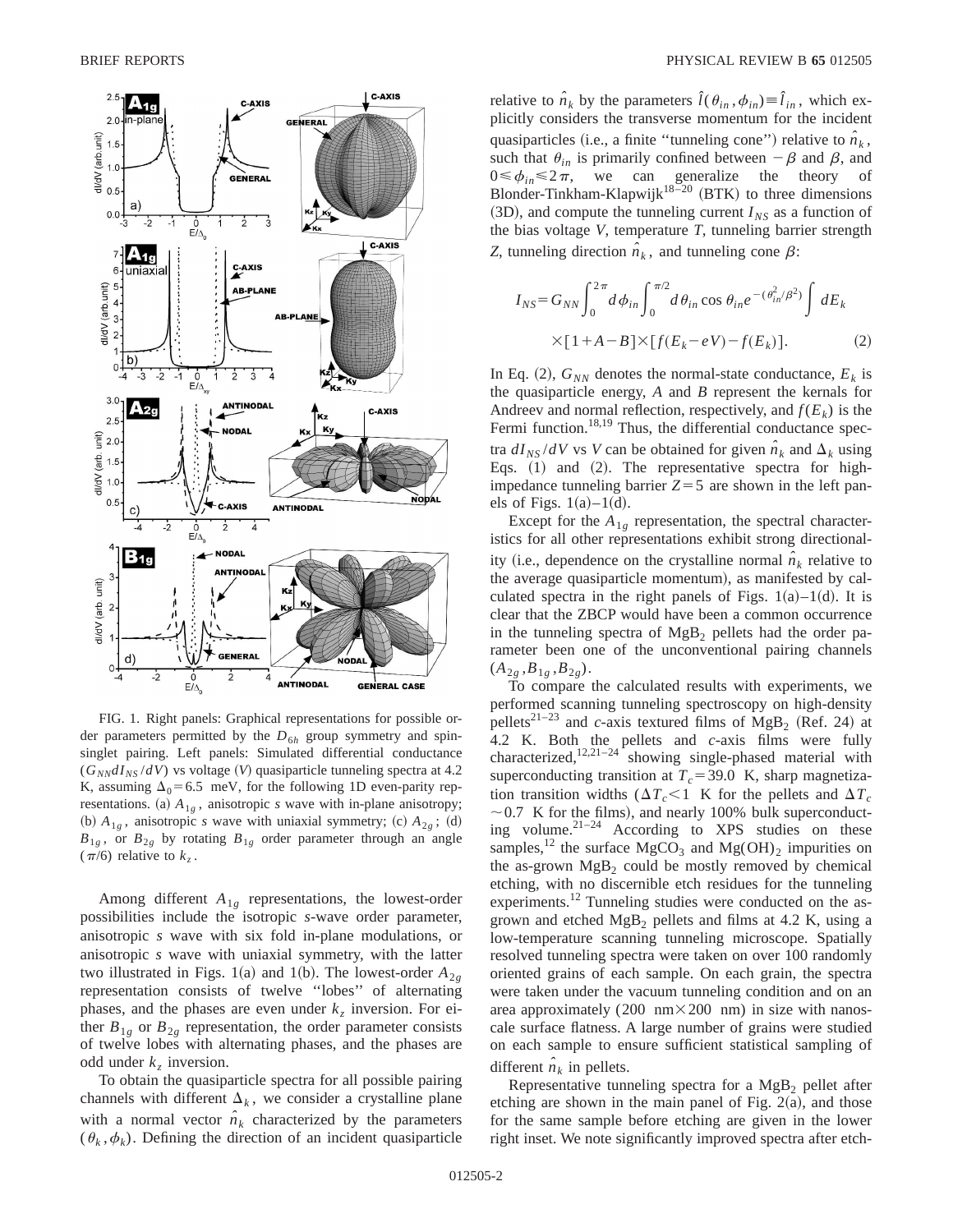

FIG. 2. (a) Spatially resolved tunneling spectra of a high-density  $MgB<sub>2</sub>$  pellet. The main panel and the lower right inset illustrate data taken at locations  $10 \sim 15$  nm apart within one grain after and before chemical etching, respectively. The upper right inset shows representative spectra on the etched pellet with different junction resistance at 20 mV: 1) 108  $M_{\Omega}$ , 2) 179  $M_{\Omega}$ , 3) 253  $M_{\Omega}$ . The work function for these spectra is typically  $0.1 \sim 1$  eV. (b) A series of tunneling spectra on an etched c-axis film (main panel), showing long-range spatial homogeneity in the spectral peak-to-peak energies and a large junction resistance  $\sim$  330 M $\Omega$  (inset). (c) An image of the surface topography of the etched sample over an area (196 nm $\times$ 60 nm). The full scale for the height is 4.7 nm. (d) An atomic-force-microscope (AFM) image over an area (620 nm  $\times$  620 nm). The white lines indicate two grain boundaries forming an angle at  $\sim$  120°.

ing, with long-range spatial homogeneity  $(>400 \text{ nm})$ within each grain, which correlated well with the long-range atomic flatness of the topography as exemplified in Figs.  $2(c)$ and  $2(d)$ , and was in contrast to the strong spatial variations in both the spectra and topography of  $MgB_2$  powder.<sup>25</sup> Furthermore, DOS nearly vanished at  $E_F$ , with a normalized value  $[(dI_{NS}/dV)_{V=0}/(dI_{NS}/dV)_{V=20 \text{ meV}}] \sim 2\%$ . While the tunneling spectra were homogeneous within each grain (with lateral dimension  $\sim$  a few micrometers<sup>22</sup>), the gap values varied from grain to grain in the pellets, ranging from  $\sim$  5 to  $\sim$  8 meV. On the other hand, tunneling spectra of etched *c*-axis oriented films were homogeneous everywhere. Overall, no ZBCP was observed among over five hundred spectra taken on all samples. We, therefore, conclude that the pairing symmetry must be of the  $A_{1g}$  representation.

To identify the correct pairing potential under the  $A_{1g}$ representation in Eq.  $(1)$ , we performed the BTK analysis for both anisotropic and isotropic *s*-wave pairing, as well as the isotropic BCS fitting to all spectra. The latter involved a disorder parameter  $\Gamma$  for an isotropic gap  $\Delta$  with the density of states  $\mathcal{N}(E)$  given by Ref. 26,

$$
\mathcal{N}(E) = \text{Re}[(E - i\Gamma)/\sqrt{(E - i\Gamma)^2 - \Delta^2}] \propto dI_{NS}/dV.
$$

For both BTK and BCS isotropic *s*-wave fitting, we notice several difficulties. First, the inclusion of the disorderinduced pair-breaking strength  $\Gamma$  alone cannot fully account



FIG. 3. BTK anisotropic and isotropic *s*-wave fitting, together with the isotropic BCS fitting to representative spectra of  $(a)$  and etched  $MgB_2$  pellet, and (b) an etched c-axis film. Given empirical values of  $\Delta_{xy}$  and  $\Delta_{z}$ , the anisotropic s-wave fitting is only sensitive to the variation in  $\theta_k$  and is insensitive to a wide range of  $\beta$ values that we have tested, from  $(\pi/18)$  to  $(\pi/2)$ . The fitting curves shown have assumed the most general case with  $\beta = \pi/2$ .

for the spectral characteristics, particularly the linewidth and lineshape of the peaks, as manifested in Figs.  $3(a)$  and  $3(b)$ . Second, significant variations in the supposedly isotropic pairing potential must be invoked to account for all data taken on the pellets. The variation was unlikely the result of bulk stoichiometric inhomogeneity because of the sharp superconducting transition width  $(< 1$  K) revealed in the magnetization measurement of our  $MgB<sub>2</sub>$  pellet. In other words, had the gap variation been the result of the grain-to-grain stoichiometric variation, we would have observed a very broad  $T_c$  distribution in the magnetization measurements, from  $\sim$  39 K to  $\sim$  24 K for the 5 $\sim$ 8 meV gap variation. Given the quality of the spectra and topography of our well characterized sample surfaces, we suggest that the variation observed in the gap values of  $MgB<sub>2</sub>$  pellets is the result of different grain orientations relative to the incident quasiparticles. The single gap value in the *c*-axis oriented films further corroborates the notion of *k*-dependent pairing potential. More importantly, had the pairing symmetry been isotropic *s* wave, the  $(2\Delta/k_BT_c)$  ratios deduced from our tunneling spectra would not have varied from  $\sim$  2.5 to  $\sim$  4.5 from grain to grain for  $T_c$  variation smaller than 1.0 K. In addition, to date there is no known theory for isotropic *s*-wave superconductors that can justify a  $(2\Delta/k_BT_c)$  ratio smaller than the BCS value.